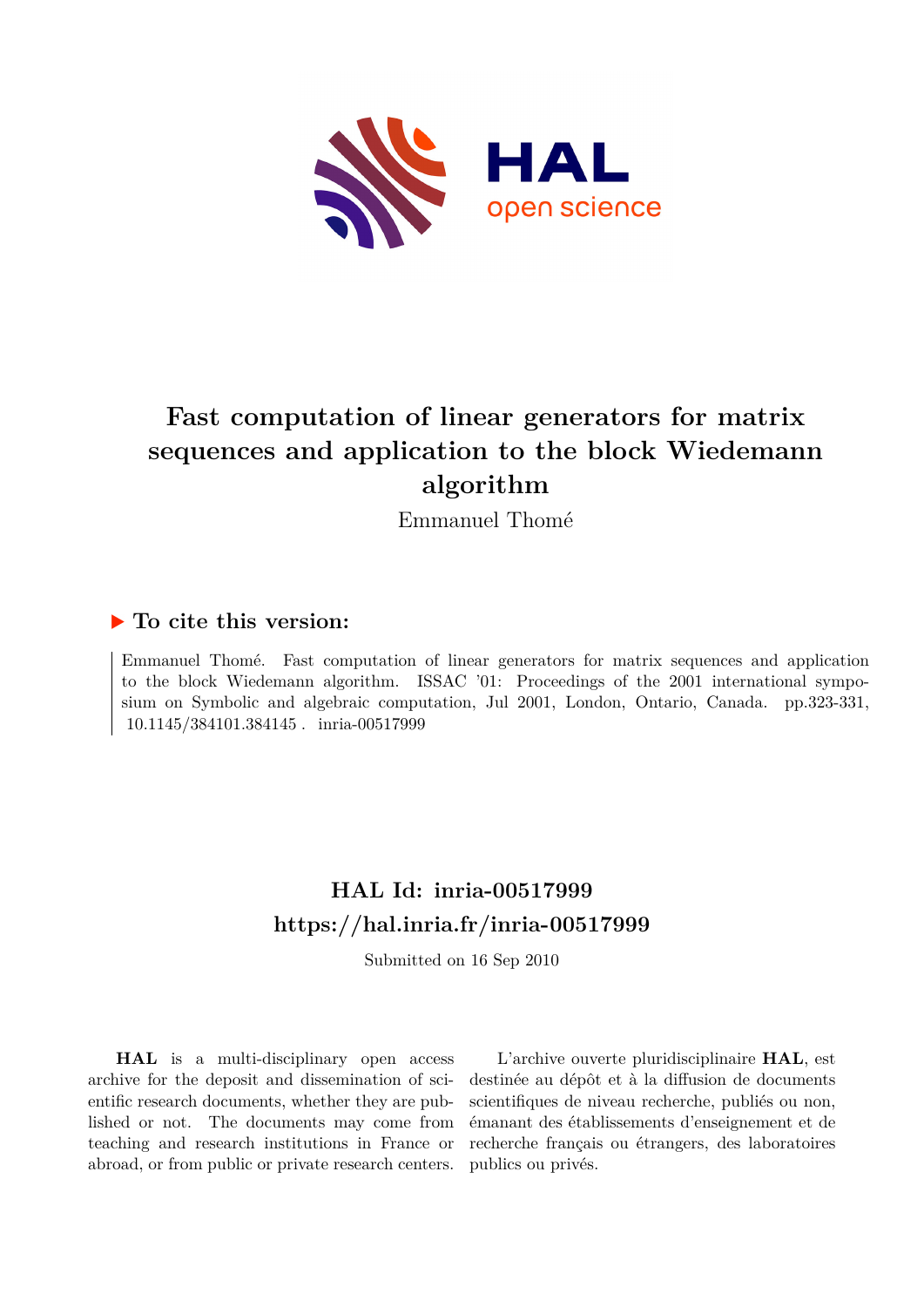# **Fast computation of linear generators for matrix sequences and application to the block Wiedemann algorithm**

Emmanuel Thomé Laboratoire d'Informatique (LIX) École Polytechnique 91128 Palaiseau CEDEX France thome@lix.polytechnique.fr

# **ABSTRACT**

In this paper we describe how the half-gcd algorithm can be adapted in order to speed up the sequential stage of Coppersmith's block Wiedemann algorithm for solving large sparse linear systems over any finite field. This very stage solves a sub-problem than can be seen as the computation of a linear generator for a matrix sequence. Our primary realm of interest is the field  $\mathbb{F}_q$  for large prime power q. For the solution of a  $N \times N$  system, the complexity of this sequential part drops from  $O(N^2)$  to  $O(M(N) \log N)$  where  $M(d)$  is the cost for multiplying two polynomials of degree d. We discuss the implications of this improvement for the overall cost of the block Wiedemann algorithm and how its parameters should be chosen for best efficiency.

# **1. INTRODUCTION**

Coppersmith's block Wiedemann algorithm [9] applies to the solving of large, sparse linear systems over finite fields. More precisely, a primary statement of the context of the algorithm would be as follows. We are given a large, sparse square matrix B of size  $N \times N$  defined over  $K = \mathbb{F}_q$ , where  $q$  can be any prime power. We know that the matrix  $B$  is singular, and we are interested in computing one or several solutions of the equation:

$$
Bw = 0.\t\t(1)
$$

Solving such systems is a somewhat common task [16]. We originally encountered the problem in the course of solving discrete logarithm problems over  $\mathbb{F}_{2^n}$  using Coppersmith's index-calculus algorithm from [7]. In its linear algebra stage, this algorithm requires finding a solution of a huge sparse linear system defined over  $\mathbb{Z}/(2^n-1)\mathbb{Z}$  (in case this ring is not a field, we can infer the solution modulo  $2^n - 1$  from the solution modulo each of its divisors via the Chinese remainder theorem if the factorization of  $2^n - 1$  is known). Systems as in equation (1) appear more generally in any

*ISSAC 2001,* UWO, Canada

c <sup>2001</sup> ACM 1-58113-218-2/ 00/ <sup>0008</sup> \$5.00

index-calculus-type algorithm for computing discrete logarithms in appropriate groups: see [19] and for instance [11, 12]. Huge matrices also appeared in the course of recent record-breaking factorizations of composite numbers [6, 4]. There, the linear system is defined over  $\mathbb{F}_2$ , which changes some of the issues.

The algorithm of Coppersmith is an extension of an algorithm proposed by Wiedemann in [26]. In Wiedemann's algorithm, we compute the sequence:

$$
a_k = x^{\mathrm{T}} B^k y, \ 0 \le k \le 2N - 1,
$$

where x and y are fixed elements of the vector space  $K^N$ (again,  $K$  is the base field) acting as random inputs. If  $B$ has  $\gamma$  non-zero coefficients per line on average, we can compute all the  $a_k$ 's using  $O(\gamma N^2)$  scalar multiplications in K. This computation is faster if  $\gamma$  is small, that is, B is sparse. In counterpart, this evaluation is sequential by nature since it involves repeated applications of  $B$ . Doing this computation in a parallel or distributed setting is infeasible without a fairly huge amount of communication between the different processors or machines taking part to the computation. This first stage of the algorithm is followed by a second stage which computes the minimum generating polynomial for the sequence  $a_k$ . This polynomial yields a solution to equation (1). It can be obtained with the Berlekamp-Massey or Extended Euclidean algorithm. Both of these require  $O(N^2)$  scalar multiplications, but subquadratic variants [1, 13] bring  $O(M(N) \log N)$  instead, where  $M(d)$  is the cost for multiplying polynomials of degree d.  $\mathsf{M}(d)$  is  $O(d \log d)$  with fast Fourier transform (FFT).

Coppersmith [9] brought the following interesting possibility: instead of vectors  $x$  and  $y$ , use blocks of vectors, of size  $N \times m$  and  $N \times n$ , respectively, where m and n are chosen integers. One "sample"  $x^{\mathrm{T}}B^k y$  therefore contains more information because it is made up of several scalars. This enables us to reduce the number of needed  $a_k$ 's from  $2N$ down to  $L = \frac{N}{m} + \frac{N}{n} + \varepsilon$ , where  $\varepsilon$  is a small additional term that shows up for technical reasons. For  $m = n = 1$ , this algorithm captures the original Wiedemann algorithm. This point of view makes it possible to distribute the computation among several machines, each of them computing for instance a given column of all the  $a_k$ 's. This achieves coarse-grain parallelization of the computation of the  $a_k$ 's. Coppersmith was primarily interested in the case of  $\mathbb{F}_2$ : an

Permission to make digital or hard copies of all or part of this work for personal or classroom use is granted without fee provided that copies are not made or distributed for profit or commercial advantage, and that copies bear this notice and the full citation on the first page. To copy otherwise, to republish, to post on servers or to redistribute to lists, requires prior specific permission and/or a fee.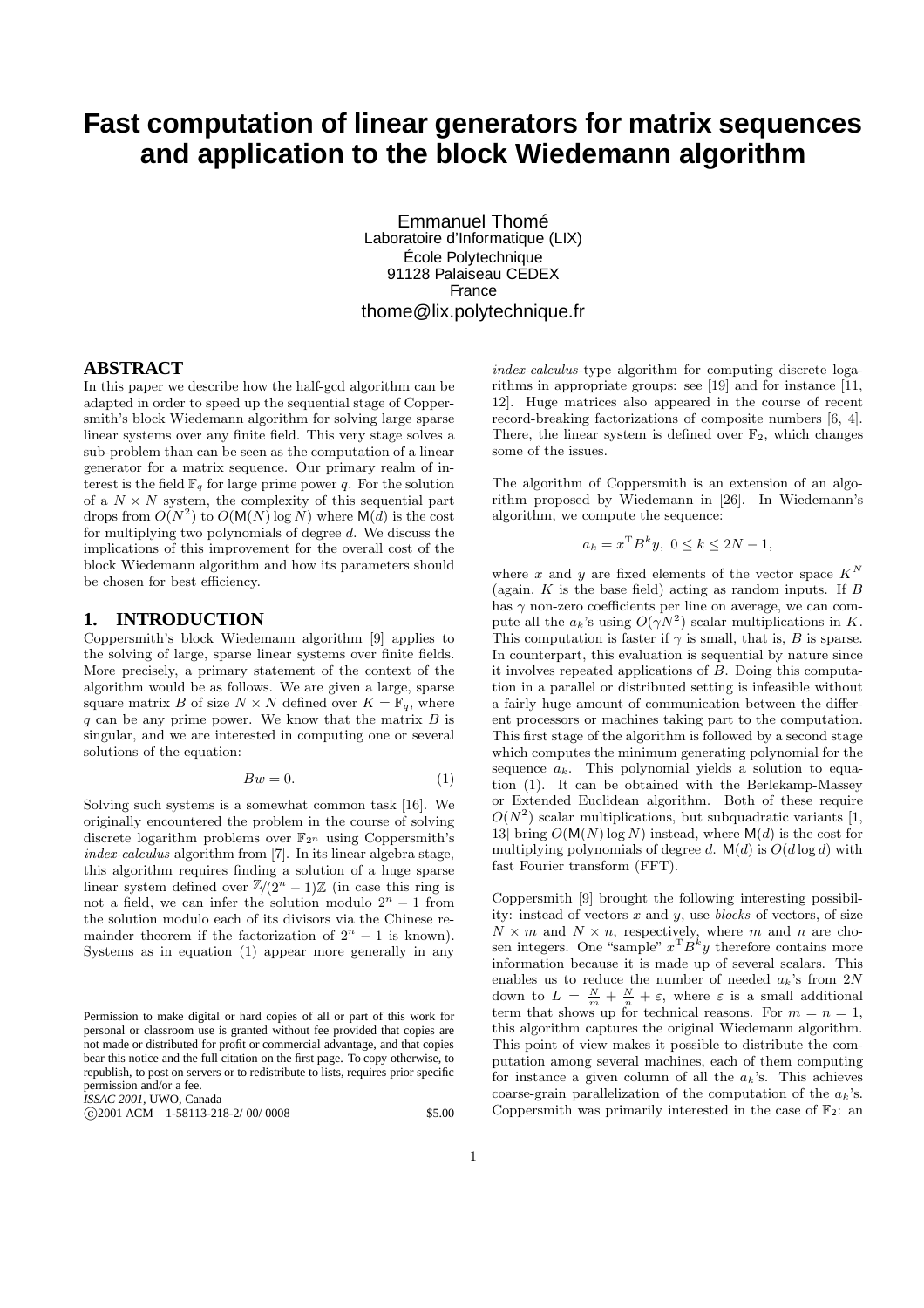*n*-bit machine can compute a whole line of  $B^k y$  from  $B^{k-1} y$ in one single operation, performing  $n$  binary multiplications (that is, bitwise ANDs) at a time.

The sequence of the  $a_k$ 's is made up of  $m \times n$  matrices. A linear generator for this sequence (that is, a  $n \times 1$  column vector of polynomials as defined in 2.1) yields a solution to equation (1). The computation of such a linear generator can be done in a variety of ways. For this purpose, Coppersmith has designed an extended version of the Berlekamp-Massey algorithm, running with complexity  $O((m+n)N^2)$ . His algorithm is equivalent to the plain Berlekamp-Massey algorithm when  $m = n = 1$ .

We present a new algorithm for this task, adapted from the divide-and-conquer approach that yielded the HGCD (half-gcd) algorithm from Aho, Hopcroft and Ullman [1] and the PRSDC (polynomial remainder sequences by divide-and $conquer$ ) algorithm from Gustavson and Yun [13]. Our algorithm has complexity  $O(\frac{(m+n)^3}{n}M(N)\log N)$ , and if FFT is available over the base field, this reduces to  $O(\frac{(m+n)^2}{n}N(m+$  $n + \log N$ ) log N). Our algorithm is recursive, as HGCD or PRSDC. It can be seen as a plug-in replacement of Coppersmith's algorithm in the corresponding step of the block Wiedemann algorithm. Since both algorithms end up computing the same quantities, the analyses of the block Wiedemann algorithm by Kaltofen [14] and Villard [24, 23] apply indifferently. Therefore, the probability of success of the algorithm with respect to its random inputs  $x$  and  $y$  is not impaired by our enhancement: furthermore, this probability of success is comparable to the probabilities reached with the original Wiedemann algorithm or the Lanczos (standard or block version) algorithm with lookahead [8, 17, 22].

Section 2 addresses the problem of finding a linear generator for a given matrix sequence. Coppersmith's algorithm for this task is presented in 2.3. Existing subquadratic approaches and our new algorithm, are presented in section 3. Section 4 exposes the block Wiedemann algorithm, and shows how the computation of a linear generator for a matrix sequence yields a solution. In section 5, we discuss the overall cost of the block Wiedemann algorithm, along with the optimal value of its parameters  $m$  and  $n$ . Section 6 discusses practical concerns about the implementation of our approach.

# **2. LINEAR GENERATORS FOR MATRIX SEQUENCES**

### **2.1 Definition**

Throughout this section, we are given a  $m \times n$  matrix of formal power series denoted  $A(X)$ . Generators for  $A(X)$  are n-dimensional column vectors of polynomials. The degree of a column vector is defined as the maximum of the degrees in the  $n$  different entries of the vector. Let us introduce the following definition.

DEFINITION 2.1. Given two integers  $m$  and  $n$ , and a matrix  $A(X) \in K[[X]]^{m \times n}$ ,  $A(X)$  is linearly generated up to degree  $L$  by  $u(X) \in K[X]^n$  if there exists  $v(X) \in K[X]^m$ such that

$$
A(X)u(X) = v(X) + O(X^{L}), \text{ and } \deg v < \deg u.
$$

Such a criterion can be checked using only the first L coefficients of  $A(X)$ . A generator up to any degree has the same definition with  $L = +\infty$ .

#### **2.2 Usage in the block Wiedemann context**

In the block Wiedemann algorithm, when trying to solve (1) for a  $N \times N$  matrix, we will look for a linear generator for some  $A(X) \in K[[X]]^{m \times n}$ . As hinted at in the introduction,  $A(X)$  will be of the form

$$
A(X) = \sum_{k=0}^{\infty} a_k X^k
$$
 where  $a_k = x^{\mathrm{T}} B^k y$ ,

x and y being respectively matrices of size  $N \times m$  and  $N \times$ n. Villard [24, 23] bounds down (and away from zero) the probability of success of the algorithm with respect to the choice of  $x$  and  $y$ . The lower bound obtained is particularly close to 1 when the cardinality of the base field is large, or alternatively when the matrix is not too pathological: it is better not to have too many eigenvalues of high multiplicities (compared to  $m$  and  $n$ ).

Since we want to focus on the linear generator computing task, which is the crux of the algorithm, we will briefly state the provided inputs and required outputs for this step. On input, it will be sufficient to have computed the first  $L =$  $\frac{N}{m} + \frac{N}{n} + \varepsilon$  terms of  $A(X)$ .  $\varepsilon$  can be increased to improve the probability of success. On output, we will need a generator  $u(X)$  of lowest possible degree, which will be around  $\frac{N}{n}$ .  $\frac{n}{m}$ Success will be almost certain as soon as  $L - \text{deg } u >$ and the computed generator will also generate  $A(X)$  up to any degree.

#### **2.3 Coppersmith's algorithm**

#### *2.3.1 Framework*

In this section, we focus on accomplishing the task defined in the paragraph above, that is, to find a linear generator for  $A(X)$  of size  $m \times n$ , and degree  $L-1$ , with  $L = \frac{N}{m} + \frac{N}{n} + \varepsilon$ . In [9], Coppersmith transposes the problem: he finds a lefthand generator for  $A(X)$ <sup>T</sup>. This is of course equivalent. We stick to the right-hand situation. Also, the algorithm we present here is valid only in the case where  $m > n$ . Validity of the algorithm depends on a non-degeneracy assumption on  $A(X)$  that will appear in 2.3.2.

Rather than working with only one candidate  $u(X)$  at a time for the linear generator of  $A(X)$ , we work with several of them at a time. Hence we have matrices: candidates for  $u(X)$  are gathered in a matrix  $f(X)$  in  $K[X]^{n \times (m+n)}$ , and candidates for  $v(X)$  are gathered in  $g(X)$  in  $K[X]^{m \times (m+n)}$  $(q$  is actually never needed in the computations, it only serves the presentation). Eventually, we will have  $f(X)$  and  $q(X)$  satisfy the following equation:

$$
A(X)f(X) = g(X) + O(X^{L}),
$$
 (2)

so that we hope that one or even several columns of  $f$  will bring us a generator. Aside from this one-liner equation, we introduce a quantity  $\delta_j$  associated with each column j,  $1 \leq j \leq m+n$ . This quantity is called by Coppersmith the nominal degree, as this is actually an upper bound on the degree of the coefficients in the  $j$ -th column of the polynomial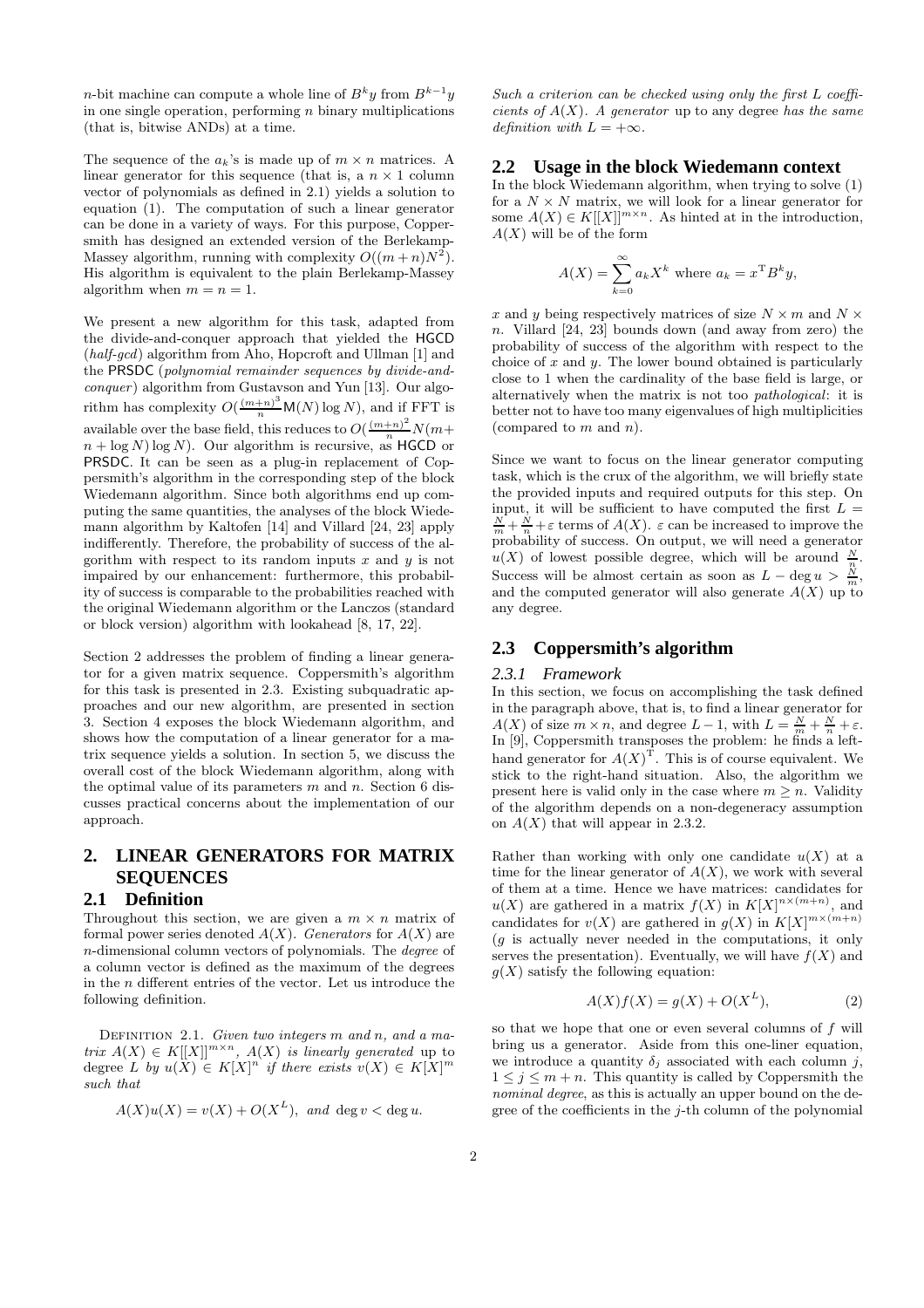$f(X)$ . The algorithm proceeds step by step, increasing a counter  $t$ , and satisfying the following equation throughout:

$$
A(X)f(X) = g(X) + X^{t}e(X),
$$
 (E)

where  $e(X) \in K[X]^{m \times (m+n)}$  is the current "error" that we aim at cancelling. Each particular column of this equation will satisfy:

$$
A(X)f_j(X) = g_j(X) + X^t e_j(X),
$$
 (C1)  

$$
\deg f_j \le \delta_j, \quad \deg g_j < \delta_j, \quad \deg e_j \le L + \delta_j - t,
$$

(throughout, the subscript  $_j$  denotes a column). We will also enforce another condition,  $[X^k]P$  denoting the coefficient in  $X^k$  of the polynomial P:

$$
rank([X0]e) = m.
$$
 (C2)

Throughout the description of this algorithm, the superscript  $<sup>(t)</sup>$  may be used to stress the fact that we are con-</sup> cerned with the value at round  $t$ . It will be omitted in most cases however, since it is generally obvious.

#### *2.3.2 Initialization*

We start the algorithm at  $t_0 = \lceil \frac{m}{n} \rceil$ . All the  $\delta_j$ 's are initially set to  $t_0$ . The first m columns of f are filled at random up to degree  $t_0 - 1$ . If we look at the first m columns of the product  $[X^{t_0}](Af)$ , that is, the  $[X^{t_0}](Af_j)$ 's for  $1 \leq j \leq m$ , we see that each of them is a random linear combination of the columns of  $[X^1]A, \ldots, [X^{t_0}]A$ . Since each  $[X^k]A$  has rank n at most, the maximal rank of the space spanned by the  $[X^{t_0}](Af_j)$ 's is  $nt_0$ . We repeat trials until we obtain that these  $m$  columns are independent, that is, the space they span is of dimension  $m$ . This is precisely made possible by setting  $t_0 \geq \frac{m}{n}$ . If this fails, we can try to increase to by setting  $t_0 \nleq n$ . It this rails, we can try to interests<br>to. Otherwise, the algorithm fails as we are unable to initialize the iterative procedure.  $A(X)$  would have to be very degenerate for this to happen, so that this situation is considered unlikely. The remaining  $n \times n$  submatrix of f is set to  $X^{t_0}I$ , where I is the  $n \times n$  identity matrix. One easily checks that this initialization ensures that both conditions (C1) and (C2) hold.

#### *2.3.3 Description of the iteration*

Our goal is to make the gap between the  $\delta_j$ 's and t bigger and bigger, until the condition demanded in 2.2 is satisfied for some j, that is  $t - \delta_j > \frac{N}{m}$ . In order to help the presentation, we depict the degree pattern of each of the columns of the product  $A(X)f(X)$ . Each column is represented by a line of boxes indexed from 0 to  $+\infty$ . Box number k contains no symbol (or "0") if we know for sure that all the entries in the column of  $A(X)f(X)$  have their coefficient of degree k equal to zero. Otherwise, the box contains a black bullet, for instance. So let us imagine that we have the following degree patterns for the different columns of  $A(X)f(X)$ , at a given round t (the sketches are merely explanatory, they do not pretend to reflect a true situation).



Trying to go from t to  $t + 1$ , we aim at cancelling the coefficients denoted by diamonds, that is,  $[X^t](Af)$ , or  $[X^0]e$ . This is done through a kind of gaussian elimination, which has to obey the further requirement that the  $\delta_i$ 's must not be trashed. We are allowed the following operations on columns:

- Exchange columns.
- Add a multiple of column  $j_1$  to column  $j_2$  provided that  $\delta_{j_1} \leq \delta_{j_2}$ .
- Multiply a column by  $X$  (this shifts the degree pattern one box to the right).

First, we sort the columns so that all the  $\delta_i$ 's are now in increasing order. Then we do gaussian elimination as usual on the columns, only adding to a column another column of lower index. This way, we zero out all but  $m$  columns of  $[X^0]e$ , the remaining ones being linearly independent because of condition (C2). Condition (C1) now holds at  $t + 1$ for all but these columns. On the degree pattern picture, we have changed all but m of the diamonds into zeroes, without changing the rest of the picture (save the reordering):



In order to satisfy condition (C1) at  $t+1$  for the m columns for which it still doesn't hold, we multiply them by  $X$ . This shifts the degree pattern pictures to the right, and increases the corresponding  $\delta_j$ 's by one. We now have:



The diamonds have been kept in the picture, they are now part of  $[X^{t+1}](Af)$ . Since these are m independent columns, this ensures that condition  $(C2)$  holds at round  $t+1$ . All the work we have done can be expressed by the multiplication on the right of equation  $\mathcal E$  by a  $(m+n) \times (m+n)$  matrix that we denote  $P^{(t)}$ . Since the relevant input to this iteration consists of only  $[X^t](Af)$  and  $(\delta_1, \ldots, \delta_{m+n})$ , we have given a constructive proof to the theorem below. The C-like pseudocode 2.1 summarizes the procedure.

THEOREM 2.2. If conditions  $(C1)$  and  $(C2)$  hold at round t, there is an algorithm ALGO1 that, knowing  $[X^0]e^{(t)}$  and  $(\delta_1^{(t)}, \ldots, \delta_{m+n}^{(t)})$ , computes a  $(m+n) \times (m+n)$  matrix  $P^{(t)}$ along with integers  $(\delta_1^{(t+1)}, \ldots, \delta_{m+n}^{(t+1)})$  such that:

$$
f^{(t+1)} = f^{(t)} P^{(t)},
$$
  
\n
$$
g^{(t+1)} = g^{(t)} P^{(t)},
$$
  
\n
$$
e^{(t+1)} = e^{(t)} P^{(t)} \frac{1}{X}
$$

and the  $\delta_j^{(t+1)}$ 's satisfy conditions (C1) and (C2) at round  $t+1$ . Furthermore, we have  $\sum_j \delta_j^{(t+1)} - \sum_j \delta_j^{(t)} = m$ .

,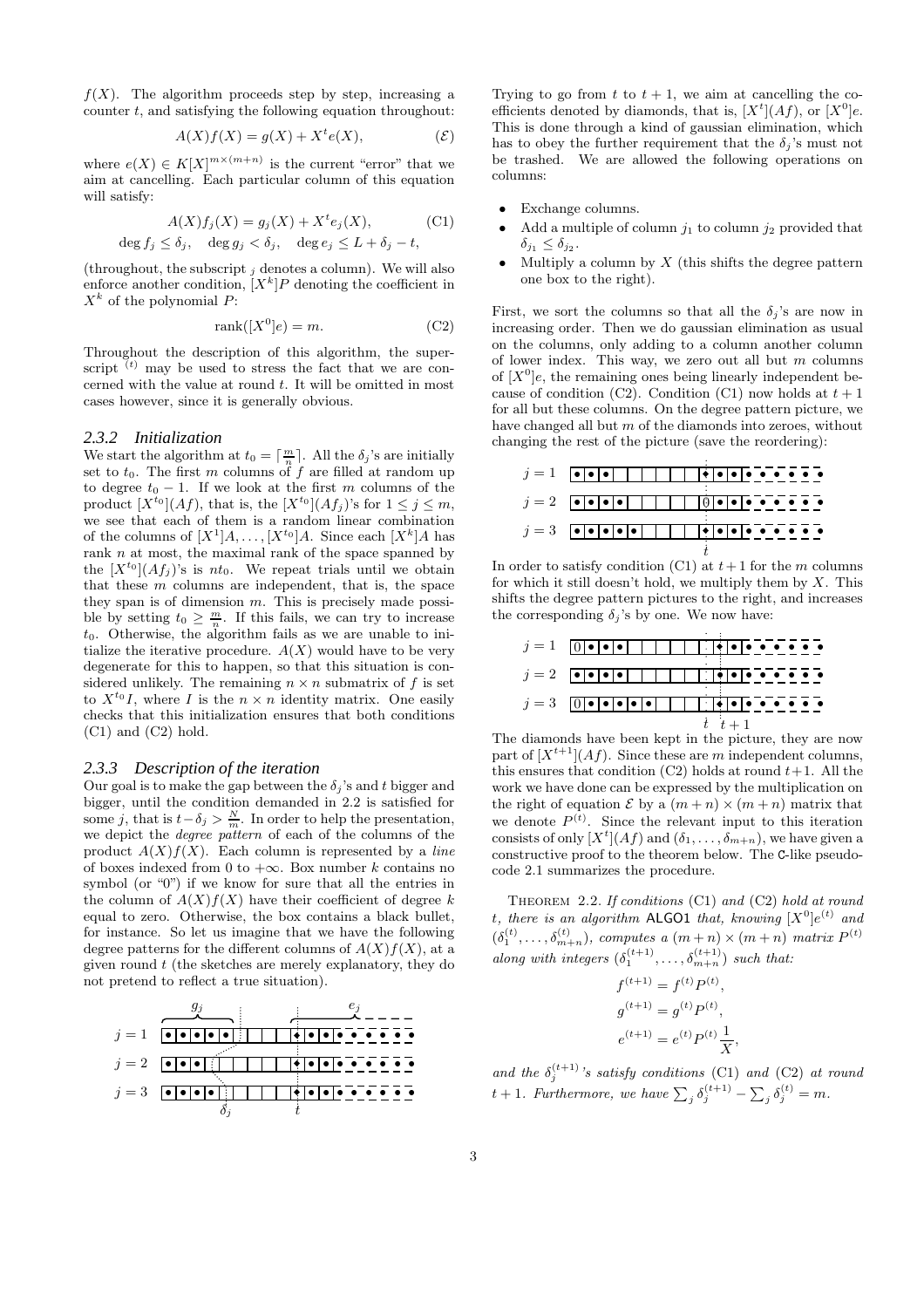```
Algorithm ALGO1
INPUT: A m \times (m+n) matrix [X^0]e,
          m + n integers \delta_1, \ldots, \delta_{m+n}.
OUTPUT: P as defined by theorem 2.2.
{
     P=I_{m+n}; \qquad \qquad /* the identity matrix */
     Reorder columns so that \delta_1 \leq \ldots \leq \delta_{m+n},
     updating P accordingly;
     /* Gaussian elimination */
     for(j_0=1;j_0<=(m + n);j_0++) busy[j_0]=0;
     for (i=1; i<=m; i++) {
          for(j_0=1;j_0<=(m + n);j_0++)
               if ([X^0]e_{i,j_0}!=0 && busy[j_0]=-0) break;
          busy[j_0]=1; \qquad /* [X^0]e_{i,j_0} is the pivot */
          for (j=j_0+1; j \leq (m+n); j++) {
               \lambda=[X<sup>0</sup>]e_{i,j}/[X^0]e_{i,j_0};
               /* subscripts denote columns */
               [X^0]e_j = [X^0]e_j - \lambda [X^0]e_{j_0};P_j = P_j - \lambda P_{j_0};
          }
    }
     /* Cancel the remaining columns */
     for(j=1; j \leq (m+n); j++)if (busy[j]=-1) P_j=XP_j;
    return P;
}
```
**Program 2.1:** Algorithm for computing  $P^{(t)}$ 

#### *2.3.4 Termination*

Now let us consider the *average* value, say  $\overline{\delta}$  of the  $\delta_j$ 's. It increases by  $\frac{m}{m+n}$  each time t increases by 1. Therefore, the difference  $t - \overline{\delta}$  obeys:

$$
t - \overline{\delta} = t - (t_0 + (t - t_0) \frac{m}{m + n}) = (t - t_0) \frac{n}{m + n}
$$

We can see that for  $t > \frac{N}{m} + \frac{N}{n} + t_0$ , the difference exceeds  $\frac{N}{m}$ , so there exists at least one j for which  $t - \delta_j > \frac{N}{m}$ . The condition demanded in 2.2 is therefore satisfied by the column  $f_i(X)$ , and we expect it to yield a solution to our linear system.

Actual termination can be detected another way. We saw in 2.2 that the desired  $f_j(X)$  is expected to be a generator up to any degree. If one of the columns of  $f(X)$  becomes so at some round  $t$ , we will notice that the corresponding column of  $[X^0]e$  is zero at the beginning of round  $t + 1$ . If such a column is zero, then the corresponding  $f_i$  carries over untouched to the next round. If on several successive rounds, the column of  $[X^0]e$  associated to a given column of f is zero, then  $f_i$  is likely to be a linear generator for  $A(X)$  up to any degree, so this is probably the quantity we are looking for. In order to check for termination this way, we need to have L a bit above  $\frac{N}{m} + \frac{N}{n}$ . Coppersmith writes  $L = \frac{N}{m} + \frac{N}{n} + O(1)$ , gathering this margin in the  $O(1)$  term that is not thoroughly investigated. He rather relies on the fact that the algorithm practically does produce a solution soon after t exceeds  $\frac{N}{m} + \frac{N}{n}$ . We stick to that approach, since the analysis of correctness of the block Wiedemann algorithm if far beyond our scope here, and has already been addressed in [14, 24, 23].

As a side note, as long as we have not reached the case where  $(t - \delta_j) > \frac{N}{m}$  somewhere, all the  $\delta_j$ 's are expected to be (almost) equal to  $\delta$ . Therefore, we might expect that when the average difference exceeds  $\frac{N}{m}$ , as many as n columns are candidates for producing a solution (but this can be less).

# **3. SUBQUADRATIC APPROACHES**

#### **3.1 Existing algorithms**

Many algorithms exist for computing linear generators for matrix sequences. Coppersmith's, like most of these, has a quadratic complexity. Recall that we are looking for a generator up to degree  $L = \frac{N}{m} + \frac{N}{n} + \varepsilon$ . If we detail the complexity in terms of N, m and n, we obtain  $O((m+n)N^2)$ . Other, older, algorithms have sometimes a subquadratic version. These are the "power Hermite Padé solver" by Beckermann and Labahn [2] in  $O(\frac{(m+n)^2m}{n}M(N)\log N)$ , and the algorithm of Bitmead, Anderson and Morf [3, 18] for Toeplitzlike matrices, in  $O((m+n)^2M(N)\log N)$ . While these algorithms are asymptotically faster than Coppersmith's, they do not seem to have been tried for large experiments with the block Wiedemann algorithm, like [15]. Apart from the relative simplicity of Coppersmith's approach compared to other algorithms, two points might explain why this quadratic algorithm can be seen as having the edge on subquadratic alternatives. First, it requires no randomization, whereas this is needed for the method of Bitmead, Anderson and Morf. Second, the "big O" in the complexity  $O((m+n)N^2)$ hides no big constant. Counting the exact number of operations required, Coppersmith's algorithm requires no more than  $\frac{m+n}{2}N^2$  scalar multiplications (see [9]). On the other hand, subquadratic algorithms always require the use of fast polynomial arithmetic using FFT. Added to the increased complexity in terms of  $m$  and  $n$ , it turns up that the speedup obtained from this algorithms is probably too small for realistic examples.

In the following subsection, we give another try, providing a subquadratic version of Coppersmith's algorithm. It shares with the original algorithm the absence of need for randomization, as well as the lower complexity in terms of  $m$  and  $n$  compared to other existing algorithms, provided that  $m$ and *n* remain small, say  $O(\log N)$ : the complexity of our algorithm is  $O(\frac{(m+n)^3}{n}M(N)\log N)$ , and this lowers down to  $\frac{4(m+n)^2}{n}N\log^2 N + \frac{3(m+n)^3}{n}N\log N$  scalar multiplications in a ring that supports FFT arithmetic (log denotes the logarithm in base 2). For small m and n (compared to  $log N$ ), this is asymptotically better. We will show the importance of this in section 5.

## **3.2 An accelerated version of Coppersmith's algorithm**

In Coppersmith's algorithm, the quadratic cost comes from the evaluation of  $[X^t](Af)$  at each round t, for  $t_0 \leq t \leq L$ . Our divide-and-conquer approach aims at replacing these numerous coefficient computations by a few big polynomial multiplications, in order to take advantage of fast multiplication algorithms, like FFT. In order to do this, we make an extensive use of theorem 2.2. Specifically, the fact that

.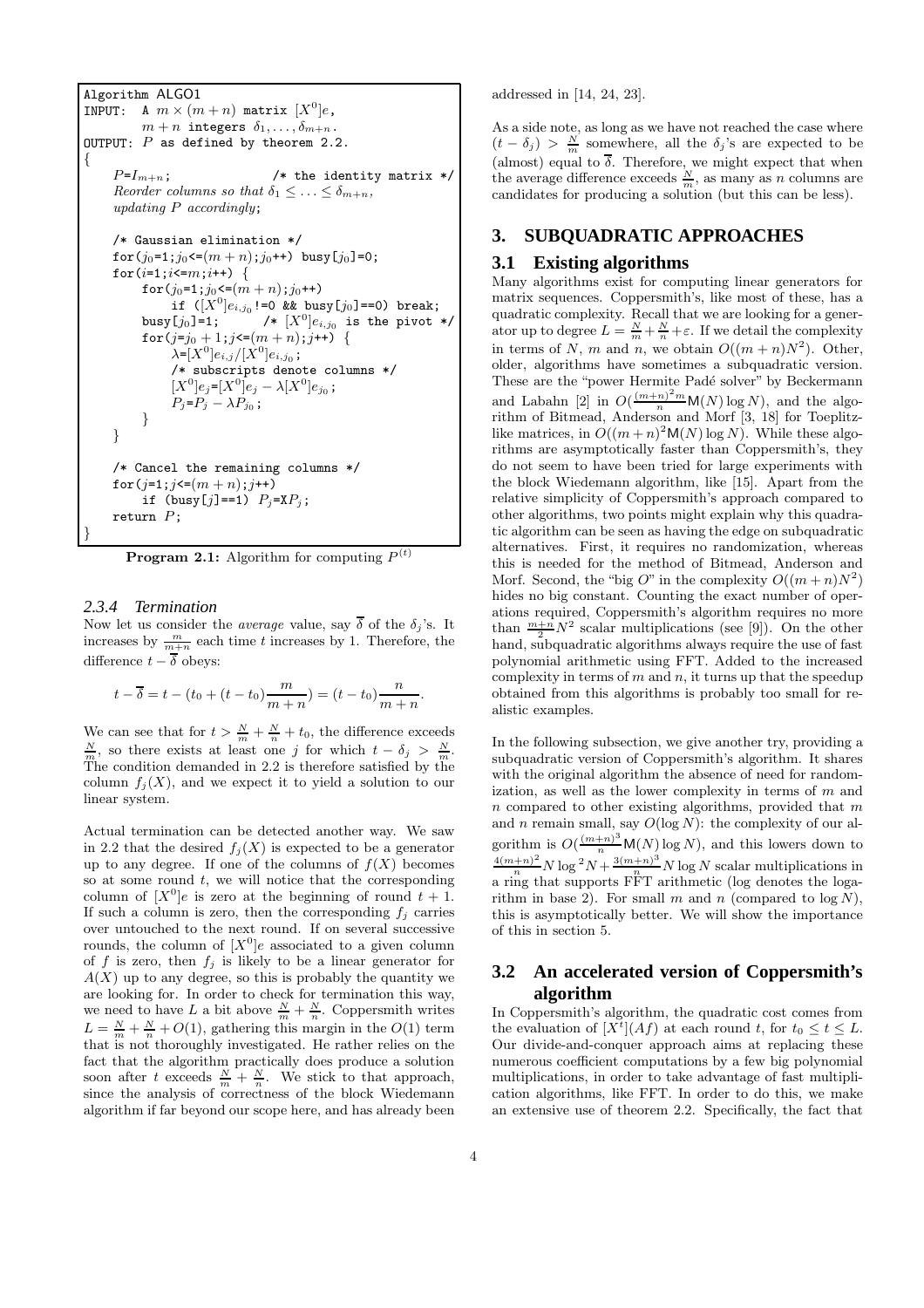the only knowledge of  $[X^t](Af)$  — that is,  $[X^0]e$  — is necessary will prove to be crucial. In fact, if one knows the first k coefficients of  $e^{(t)}(X)$ , this information is enough to compute  $P^{(t)}$  up to  $P^{(t+k-1)}$ , without updating  $f(X)$ . Let us formalize these considerations.

DEFINITION 3.1. A k-context is a pair of the form  $E =$  $(e(X), \Delta)$  corresponding to some stage of the iterative algorithm explained in section 2.3 where  $\Delta = (\delta_j^{(t)})_j$  and  $e(X)$ are known up to degree  $k-1$ . A context without precision is the same pair with full knowledge of  $e(X)$ .

DEFINITION 3.2. Generalizing the definition from 2.3.3, if  $E$  is a context corresponding to round number  $t$  of the algorithm in 2.3, we call  $\pi_E^{(a,b)}$  the following  $(m+n)\times(m+n)$ matrix:

$$
\pi_E^{(a,b)} = P^{(t+a)} \dots P^{(t+b-1)},
$$

where the  $P^{(t+s)}$  are the matrices computed from step 2.3.3 at the corresponding rounds after t.

THEOREM 3.3. A given  $k$ -context  $E$  determines completely any  $\pi_E^{(a,b)}$  as long as  $a \leq b \leq k$ . If E corresponds to round t of the algorithm, say  $E = E^{(t)}$ , then a  $(k-b)$ -context  $E^{(t+b)}$  follows from the computation of  $\pi_E^{(0,b)}$ .

PROOF The proof is easy by induction. It is enough to observe that at round t, the computed matrix  $P^{(t)}$  is such that  $e^{(t)}P^{(t)} \equiv 0$  [X]. Then,  $e^{(\tilde{t}+1)}$  is  $e^{(t)}P^{(t)}\frac{1}{X}$ .  $\Delta^{(t+1)}$ follows also from  $P^{(t)}$  since one checks easily that:

$$
\delta_j^{(t+1)} = \max_i \{ \delta_i^{(t)} + \deg P_{i,j}^{(t)} \}.
$$

By an abuse of notation, we denote the latter  $\Delta^{(t)}P^{(t)}$ . Together,  $e^{(t)}P^{(t)}\frac{1}{X}$  and  $\Delta^{(t)}P^{(t)}$  form a  $(k-1)$ -context. Generalization of this step from  $t$  to  $t + 1$  to the result of the theorem is trivial.  $\hfill \square$ 

With this formalism, it becomes clear that our main point of interest is the quantity  $\pi_{E^{(t_0)}}^{(0,L-t_0)}$  where  $E^{(t_0)} = (e^{(t_0)}, \Delta^{(t_0)})$ is the initial context. Once  $\pi_{E^{(t_0)}}^{(0,L-t_0)}$  is known, then all the columns of  $f^{(t_0)}(X)\pi_{E^{(t_0)}}^{(0,L-t_0)}$  satisfy the equation  $\mathcal E$  with  $t =$ L, and since we know the  $\delta_i$ 's, we can pick a column that suits the requirements of subsection 2.2.

From theorem 3.3, we design an algorithm whose task is the computation of  $\pi_E^{(0,b)}$  from a given b-context E. It is described in figure 3.1. In that piece of pseudo-code, ALGO1 is the algorithm in 2.1. The recursive algorithm is named MSLGDC from "matrix sequences linear generator by divideand-conquer". It will be applied to the  $(L - t_0)$ -context  $E^{(t_0)} = (e^{(t_0)}, \Delta^{(t_0)}).$ 

#### **3.3 Complexity of** MSLGDC

Our algorithm requires two non-trivial (more than linear) operations at each recursion level. These are:

$$
e_M \leftarrow (e\pi_L \mod X^b) \text{ div } X^{\lfloor \frac{b}{2} \rfloor}, \text{ and } \pi \leftarrow \pi_L \pi_R.
$$

Algorithm MSLGDC  
\nINPUT: A b-context 
$$
E = (e, \Delta)
$$
.  
\nOUTPUT:  $\pi_E^{(0,b)}$ .  
\n{  
\nif b=0 return  $I_{m+n}$ ;  
\n $(e_L, \Delta_L) = (e \mod X^{\lfloor \frac{b}{2} \rfloor}, \Delta)$ ;  
\n $\pi_L = \text{MSLGDC}((e_L, \Delta_L))$ ;  
\n $(e_M, \Delta_M) = (e\pi_L \mod X^b \text{ div } X^{\lfloor \frac{b}{2} \rfloor}, \Delta \pi_L)$ ;  
\n $P = \text{ALGOL}((e_M, \Delta_M))$ ;  
\n $\pi_L = \pi_L P$ ;  
\nif  $(b > (\lfloor \frac{b}{2} \rfloor + 1)) / *$  i.e.  $b > 2 * / \{ (e_R, \Delta_R) = (e_M P \mod X^{\lceil \frac{b}{2} \rceil} \text{ div } X, \Delta_M P)$ ;  
\n $\pi_R = \text{MSLGDC}((e_R, \Delta_R))$ ;  
\n $\pi = \pi_L \times \pi_R$ ;  
\nreturn  $\pi$ ;  
\n} else return  $\pi_L$ ;  
\n}

**Program 3.1:** Recursive algorithm for computing  $\pi_E^{(0,b)}$ 

Of these polynomials, e has degree b, and  $\pi_L$  and  $\pi_R$  have degree  $\frac{m}{m+n} \frac{b}{2}$ . Using a generic multiplication algorithm requiring  $M(d)$  operations to multiply two polynomials of degree d, these operations would cost  $m(m + n)^2$ M(b) and  $(m+n)^3\mathsf{M}(\frac{m}{m+n}\frac{b}{2})$ , that is, at most  $\frac{3}{2}m(m+n)^2\mathsf{M}(b)$ . Now, if we use fast Fourier transform (FFT), we can do much better:

THEOREM 3.4. If K supports FFT (see [10, chapter 8]), the two operations above can be achieved in time  $4M_1m(m+$  $n)b \log b + 3\mathsf{M}_1 m(m+n)^2 b + O((m+n)^2b)$ , where  $\mathsf{M}_1$  is the cost of a multiplication in  $K$ . This yields a complexity bound for algorithm MSLGDC with a b-context of  $4M_1m(m+$  $n)b \log^2 b + 3{\sf M}_1 m (m+n)^2 b \log b + O((m+n)^2 b \log b)).$ 

PROOF What this theorem says is that the generic result is not only specified using the complexity of FFT for  $M(d)$ , but that we also improve the complexity with respect to  $m$ and n. Let us show how this is obtained.

We refer to [10, chapter 8] for an introduction to fast Fourier transform. In a few words, FFT relies on the one hand on the ability to efficiently compute the evaluation (discrete Fourier transform, DFT) of a polynomial at a bunch of points the  $2^k$ -th roots of unity for some  $k$  — and on the other hand on the ability to interpolate equally fast a polynomial given its values at those same points (inverse DFT, or IDFT, operation). The DFTs of two polynomials can be multiplied pointwise (at a linear cost in the number of points) to obtain the DFT of the product polynomial. The latter can then be recovered by an IDFT operation.

Here, our goal is to compute products of polynomial matrices. This is a simple generalization of the principle above: one computes the DFT of each entry in the matrices involved  $(e, \pi_L, \text{ and } \pi_R)$ . These form the matrix DFTs  $\widehat{e}, \widehat{\pi_L}$ , and  $\widehat{\pi_R}$  (these are matrices of scalar sequences, or also sequences of scalar matrices). These DFTs can be multiplied point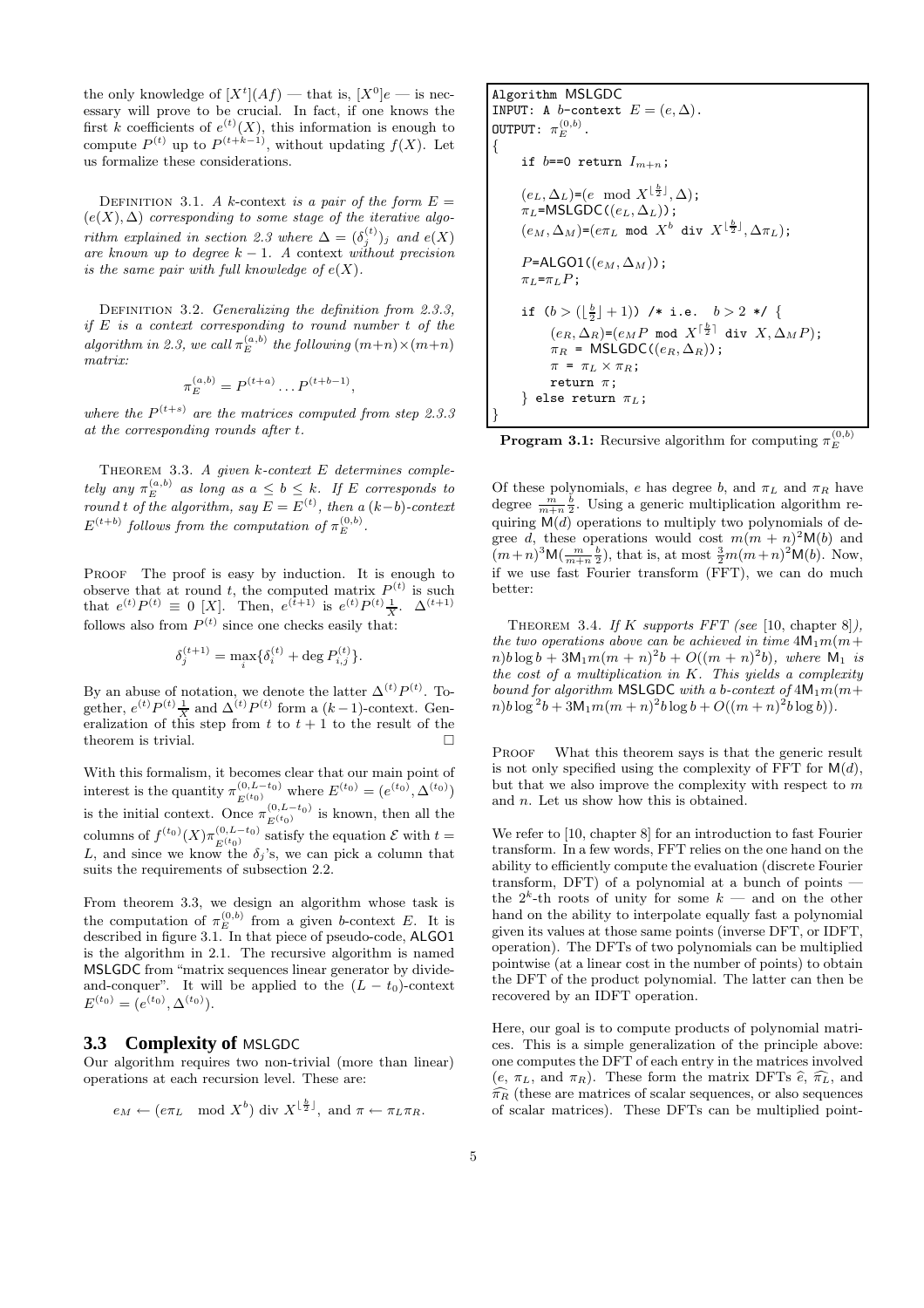wise, involving one scalar matrix multiplication per point, to obtain the (matrix) DFTs of the products:  $\widehat{e_M}$ , and  $\widehat{\pi}$ .

The number of points at which the DFTs are computed is actually driven by the number d of unknown coefficients in the product: we take the smallest power of  $2$  above  $d$ , so in any case less than 2d. It follows from [10, thm 8.15] that the cost of the computation of the DFTs is below  $d \log d$  multiplications in  $K$  (same for IDFTs). The degrees considered imply that we need transforms using b points at most for the computation  $e_M \leftarrow (e \pi_L \mod X^b) \text{div} X^{\lfloor \frac{b}{2} \rfloor}$ , and transforms using  $\frac{2m}{m+n}b$  points at most for the computation of  $\pi \leftarrow \pi_L \pi_R$ . Upper bounds on the time required to compute all the transforms are summarized hereafter (of course, the transform of  $\pi_L$  needs not to be computed twice, so we keep the largest figure).

$$
\begin{aligned} \mathrm{DFT}: \qquad & e\rightarrow \widehat{e} & \qquad \mathrm{M}_1 m(m+n) \frac{b}{2} \log \frac{b}{2},\\ \mathrm{DFT}: \quad & \pi_L \rightarrow \widehat{\pi_L} & \qquad \mathrm{M}_1 (m+n)^2 \frac{m}{m+n} b \log (\frac{m}{m+n} b),\\ \mathrm{IDFT}: \quad & \widehat{e_M} \rightarrow e_M & \qquad \mathrm{M}_1 m(m+n) \frac{b}{2} \log \frac{b}{2},\\ \mathrm{DFT}: \quad & \pi_R \rightarrow \widehat{\pi_R} & \qquad \mathrm{M}_1 (m+n)^2 \frac{m}{m+n} b \log (\frac{m}{m+n} b),\\ \mathrm{IDFT}: \qquad & \widehat{\pi} \rightarrow \pi & \qquad \mathrm{M}_1 (m+n)^2 \frac{m}{m+n} b \log (\frac{m}{m+n} b). \end{aligned}
$$

Additionally, the matrix products involved by the pointwise multiplication of the DFTs yield a complexity of  $m(m +$  $n)^2 bM_1$  and  $2m(m+n)^2 bM_1$  operations, respectively. Summing these up, we obtain the announced results. The cost equation for the algorithm  $MSLGDC$  for order  $b$  is:

$$
C(b) = 2C\left(\frac{b}{2}\right) + 4M_1m(m+n)b\log b +
$$

$$
3M_1m(m+n)^2b + O((m+n)^2b),
$$

hence  $C(b) = 4M_1 m(m+n)b \log^2 b + 3M_1 m(m+n)^2 b \log b +$  $O((m+n)^2b\log b)$ , as claimed.

Plugging into this the parameters used for the block Wiedemann algorithm, namely  $L = \frac{m+n}{mn}N + O(1)$ , we obtain:

$$
C(L) = 4M_1 \frac{(m+n)^2}{n} N \log^2 N + O((m+n)^3 N \log N).
$$

So the actual<sup>∗</sup> speedup obtained when we compare to Coppersmith's version is  $\frac{nN}{8(m+n)\log^2 N}$ , as long as m and n stay relatively small.

#### **4. BLOCK WIEDEMANN ALGORITHM**

Now that we have extensively discussed the available tools for finding linear generators of matrix sequences, we will see how they plug into the block Wiedemann algorithm. As told before, we are now interested in the polynomial matrix:

$$
A(X) = \sum_{k=0}^{L-1} a_k X^k, \text{ with } a_k = x^{\mathrm{T}} B^k y,
$$

where x and y are respectively  $N \times m$  and  $N \times n$  matrices. The coefficients  $a_k$  of  $A(X)$  are  $m \times n$  matrices. Not surprisingly, we look for a linear generator of these in order to obtain a solution. The number  $L$  of computed coefficients of  $A(X)$  is here  $\frac{N}{m} + \frac{N}{n} + \varepsilon$ . In other words, we stick to the pragmatic approach that works well in practice: compute  $A(X)$ up to far enough so that heuristics let us believe that we will obtain a solution. In order to ensure that a solution will be produced, it is necessary to actually set  $y$  to  $Bz$ , where z is a random vector block. From now on, our context will be the one described in this paragraph. The quantities  $B$ ,  $N, L, m, n, x, z$ , and y will be fixed, corresponding to the aforementioned.

The computation of the coefficients of  $A(X)$ , which will be named "stage BW1", is done sequentially. A vector variable Y is repeatedly updated by  $Y \leftarrow BY$ , and dot products  $x^T Y$  are computed at each step. Once we have  $A(X)$  at our disposal, we can infer a linear generator for this matrix sequence, using the tools we have already mentioned (for example, we can use the MSLGDC algorithm). This will be the step BW2 of the block Wiedemann algorithm. We quickly show that such a linear generator yields a solution to the system  $Bw = 0$  with high probability. Let us first recall the condition (C1) that is satisfied at each round by the different columns of the relevant matrices:

$$
A(X)f_j(X) = g_j(X) + X^t e_j(X),
$$
 (C1)  

$$
\deg f_j \le \delta_j, \quad \deg g_j < \delta_j, \quad \deg e_j \le L + \delta_j - t.
$$

We detail now why the context given in subsection 2.2 is appropriate in order to find a solution of the equation  $Bw =$ 0. At a given round  $t$ , considering the quantities in the equation above, the product  $A(X)f_i(X)$  has zero coefficients for degrees  $\delta_i$  up to  $t-1$ . In other words, we have:

$$
\forall s, \ 0 \le s < t - \delta_j, \quad \sum_{k=0}^{\delta_j} ([X^{s+\delta_j-k}]A)([X^k]f_j) = 0,
$$
  
i.e. 
$$
\sum_{k=0}^{\delta_j} x^{\mathrm{T}} B^{s+\delta_j-k} y[X^k] f_j = x^{\mathrm{T}} B^s \sum_{k=0}^{\delta_j} B^{\delta_j-k} y[X^k] f_j = 0.
$$

Then, the quantity  $\sum_{k=0}^{\delta_j} B^{\delta_j-k} y[X^k] f_j$  is orthogonal to as many as  $m(t - \delta_j)$  vectors: the vectors  $(B^T)^s x_i$  where the  $x_i$ 's are the columns of x. Eventually, namely when  $(t-\delta_j)$  >  $\frac{N}{m}$ ,  $m(t-\delta_j)$  exceeds N. If the space spanned by the  $(B^{\mathrm{T}})^s x_i$ has maximal dimension (this is our heuristic argument that we hope will hold), our quantity is then zero. If we replace  $y$  by  $Bz$  in the previous equation, we obtain:

$$
B\sum_{k=0}^{\delta_j} B^{\delta_j-k} z([X^k]f_j) = 0.
$$

If this equation holds,  $w = \sum_{k=0}^{\delta_j} B^{\delta_j - k} z([X^k]f_j)$  is a solution if it is non-zero. In case it is zero but as a "polynomial" in B, w has a non-zero valuation  $\nu$ , then we have  $B^{1+\nu}\hat{w}=0$ for  $\hat{w} = \sum_{k=0}^{\delta_j - \nu} B^{\delta_j - k} z([X^k]f)$ , and some  $B^s \hat{w}$  is guaranteed to be a solution if  $\hat{w} \neq 0$ . The computation of  $\hat{w}$  and s such that  $B^s \hat{w}$  is a solution is referred to as step BW3.

# **5. COMPLEXITY ANALYSIS AND OPTI-MIZATION**

Having a block version of the Wiedemann algorithm introduces a new flexibility: we can play with parameters  $m$  and n. Nevertheless, these parameters do have some optimal

<sup>∗</sup>However, so many parameters are involved that this estimate is not really sharp.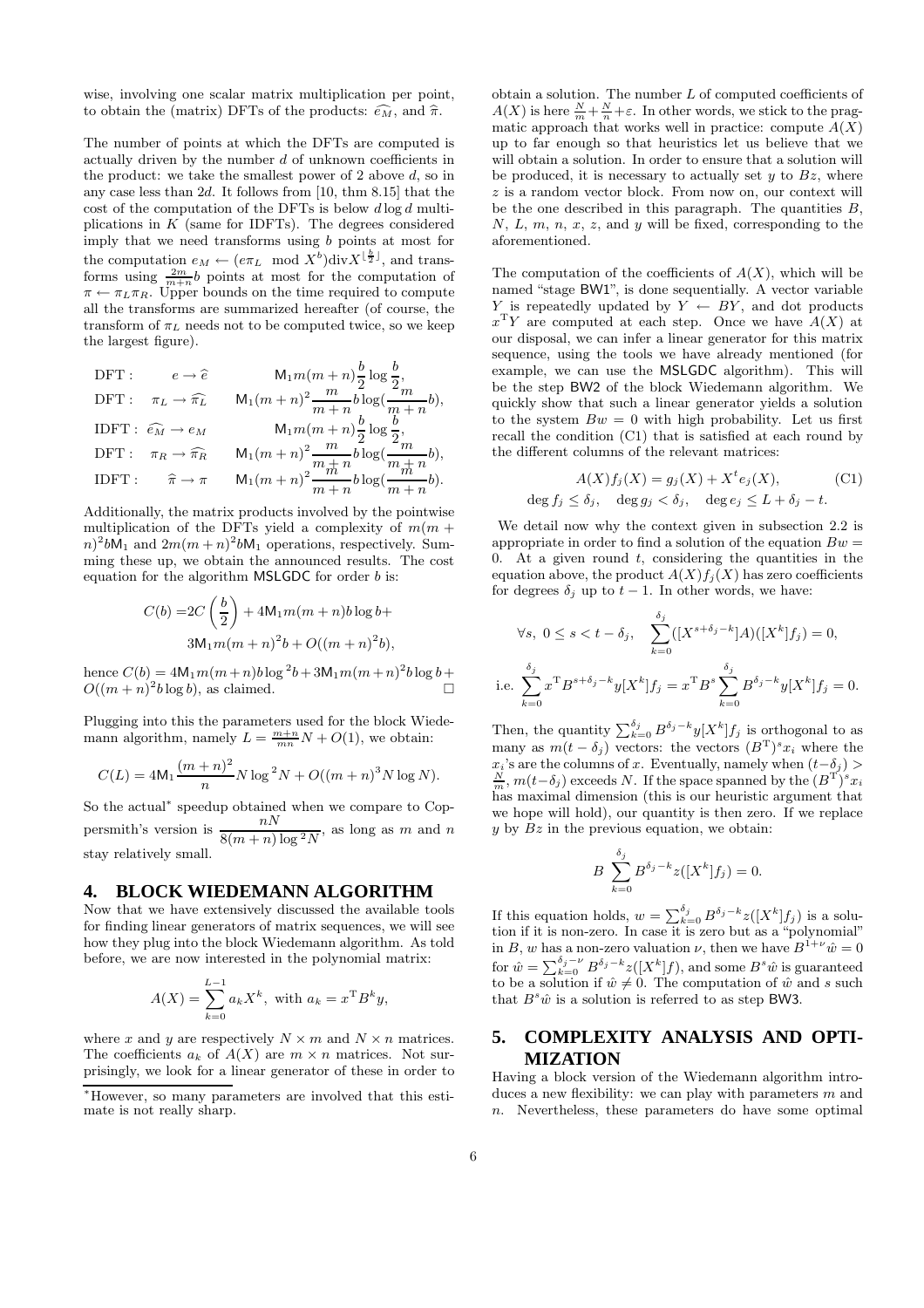value that we'd better use: obviouly, the bigger  $m$  and  $n$ , the shorter the computation of the  $a_k$ 's, but also the more tedious the computation of a solution from these. We will therefore detail the complexity of the different stages (BW1, BW2, BW3) of the algorithm with respect to  $m$ ,  $n$ , and  $N$ . For step BW2, we will give complexities for both Coppersmith's and our algorithm.

The block approach allows coarse grain parallelization (see [9] or [15]). In a parallel or distributed setting, distributing the columns of a vector block  $Y$  across several machines allows to compute  $Y \leftarrow BY$  in a real time that does not depend on  $n$  (if we have that many machines available). Steps BW1 and BW3 can take advantage of this, and therefore the real time is the appropriate measure for the algorithm. Now the question is, provided that the hardware we have access to allows us several values for  $m$  and  $n$ , how to choose them in order to achieve the lowest total real time ? This question is answered in theorems 5.3 and 5.4. Since  $m$  and  $n$  are typically limited by the available hardware, it is reasonable to assume that  $m$  and  $n$  are bounded by a constant. Therefore, at least for the complexity of step BW2 using our recursive algorithm, we will incorporate this in the complexity equation, and focus on the dominating term.

In order to obtain complexity measurements we introduce two important constants,  $M_0$  and  $M_1$ .  $M_0$  stands for the time needed for multiplying a coefficient of the matrix  $\boldsymbol{B}$ (typically of size equal to one machine word) by an element of  $K$ , while  $M_1$  is the time needed for multiplying together two elements of K. Also, we denote by  $\gamma$  the average number of non-zero entries of rows of  $B(B)$  is expected to be sparse, so  $\gamma$  is small). We do not take additions into account in our analysis. This is an excessive simplification over small fields like  $\mathbb{F}_2$ , but reasonable over larger fields. We prove the following results:

THEOREM 5.1. The different steps of the block Wiedemann algorithm require the following real time:

BW1  $(\gamma M_0 + mM_1) \frac{m+n}{mn} N^2$  (see also remark 5.2 below). BW2  $M_1 \frac{m+n}{2} N^2 + O(N)$  using Coppersmith's algorithm

 $4\mathsf{M}_1\frac{(m+n)^2}{n}N\log^2\!N+O(N\log N)$  using our algorithm (provided that  $m$  and  $n$  are bounded).

BW3  $\gamma M_0 \frac{1}{n} N^2$ .

PROOF As said before, step BW1 is accomplished by repeating the operation  $Y \leftarrow BY$ , where  $Y = y$  initially. This sums up as  $nL$  matrix times vector product, but since the  $n$ columns of Y are assumed to be treated separately, the real time is the time needed for L applications of B:  $\gamma N M_0 L$ . Furthermore, we have to add the cost of the dot products  $(x_i^{\mathrm{T}} Y_j)$ . These cost  $mM_1N$  at each step, which brings the result (see also remark 5.2 below). The second result follows. As for step BW2, the result follows from [9] for Coppersmith's algorithm, and from theorem 3.4 for our algorithm, specialized to  $m$  and  $n$  bounded. The complexity of step BW3 follows from the fact that as a "polynomial" in B,  $\hat{w}$ has degree  $\frac{N}{n}$ .

REMARK 5.2. In practice, the real time needed for step BW1 can be lowered down to  $\gamma \mathsf{M}_0 \frac{m+n}{mn} N^2$  by using vectors

of the canonical basis for the  $x_i$ 's. Indeed, the dot products which account for the  $mM_1 \frac{m+n}{mn} N^2$  term become trivial (1) operation instead of  $mM_1N$  with random x's). It should be noted however that when we do so,  $x$  is no longer truly random, and the correctness analyses of [14, 24, 23] do not necessarily apply.

We will now write down the overall cost of the block Wiedemann, in light of the theorem above. Our analysis is valid over fields other than  $\mathbb{F}_2$ , since numerous possible tricks in that case tend to shape the things differently.

THEOREM 5.3. Using Coppersmith's algorithm for step BW2, the real time for the block Wiedeman algorithm is lowest for  $m_{opt} = n_{opt}$  =  $\sqrt{3\gamma}$ M<sub>0</sub>  $\frac{1}{M_1}$ . The total time needed in this case is  $W_{opt} = 2\sqrt{3\gamma M_0 M_1} N^2$ .

PROOF If we write down the total time for the block Wiedemann, following theorem 5.1, we obtain:

$$
W = \gamma M_0 \frac{m+n}{mn} N^2 + M_1 \frac{m+n}{2} N^2 + \gamma M_0 \frac{1}{n} N^2,
$$
  

$$
W = (\gamma M_0 \frac{2\lambda+1}{\lambda} \frac{1}{n} + M_1 \frac{\lambda+1}{2} n) N^2 \text{ for } m = \lambda n.
$$

If we minimize W for a given  $\lambda$ , the optimal values  $W_{opt}$  and  $n_{opt}$  are:

$$
n_{opt} = \sqrt{\frac{\gamma M_0 2(2\lambda + 1)}{M_1 \lambda(\lambda + 1)}},
$$
  
\n
$$
W_{opt} = 2N^2 \sqrt{\gamma M_0 M_1 \frac{(2\lambda + 1)(\lambda + 1)}{2\lambda}}
$$

.

The minimum value of the quantity  $\frac{(2\lambda+1)(\lambda+1)}{2\lambda}$  is obtained for  $\lambda = \frac{1}{\sqrt{2}}$ , but since we are restricted to  $\lambda \geq 1$ ,  $\lambda = 1$  is the most appropriate choice. Specializing  $n_{opt}$  and  $W_{opt}$  to  $\lambda = 1$  yields the announced values.

THEOREM 5.4. Using algorithm MSLGDC for step BW2, the real time for the block Wiedeman algorithm is lowest for  $m_{opt} = n_{opt} =$  $\int 3\gamma M_0 N$  $\frac{16M_1 \log^2 N}{16M_1 \log^2 N}$ . The total time needed in this case is  $W_{opt} = 8\sqrt{3\gamma M_0 M_1} N \sqrt{N} \log N$ .

PROOF As before, this follows from theorem 5.1. W writes down as (again using  $m = \lambda n$ ):

$$
W = \gamma M_0 \frac{2\lambda + 1}{\lambda} \frac{1}{n} N^2 + 4M_1 (\lambda + 1)^2 n N \log^2 N,
$$

Following the same reasoning as before, we obtain the best ratio between m and n for  $\lambda = 1$  (since we are restricted to  $\lambda \geq 1$ , and hence the announced  $\mathsf{W}_{opt}$  and  $n_{opt}$ .

It should be noted that theorem 3.4 yields a low complexity for step BW2 with respect to  $m$  and  $n$  because of the introduction of the FFT which hides the cubic dependency on  $m + n$ . If we had used algorithm MSLGDC with a generic multiplication algorithm,  $W_{opt}$  would certainly be higher.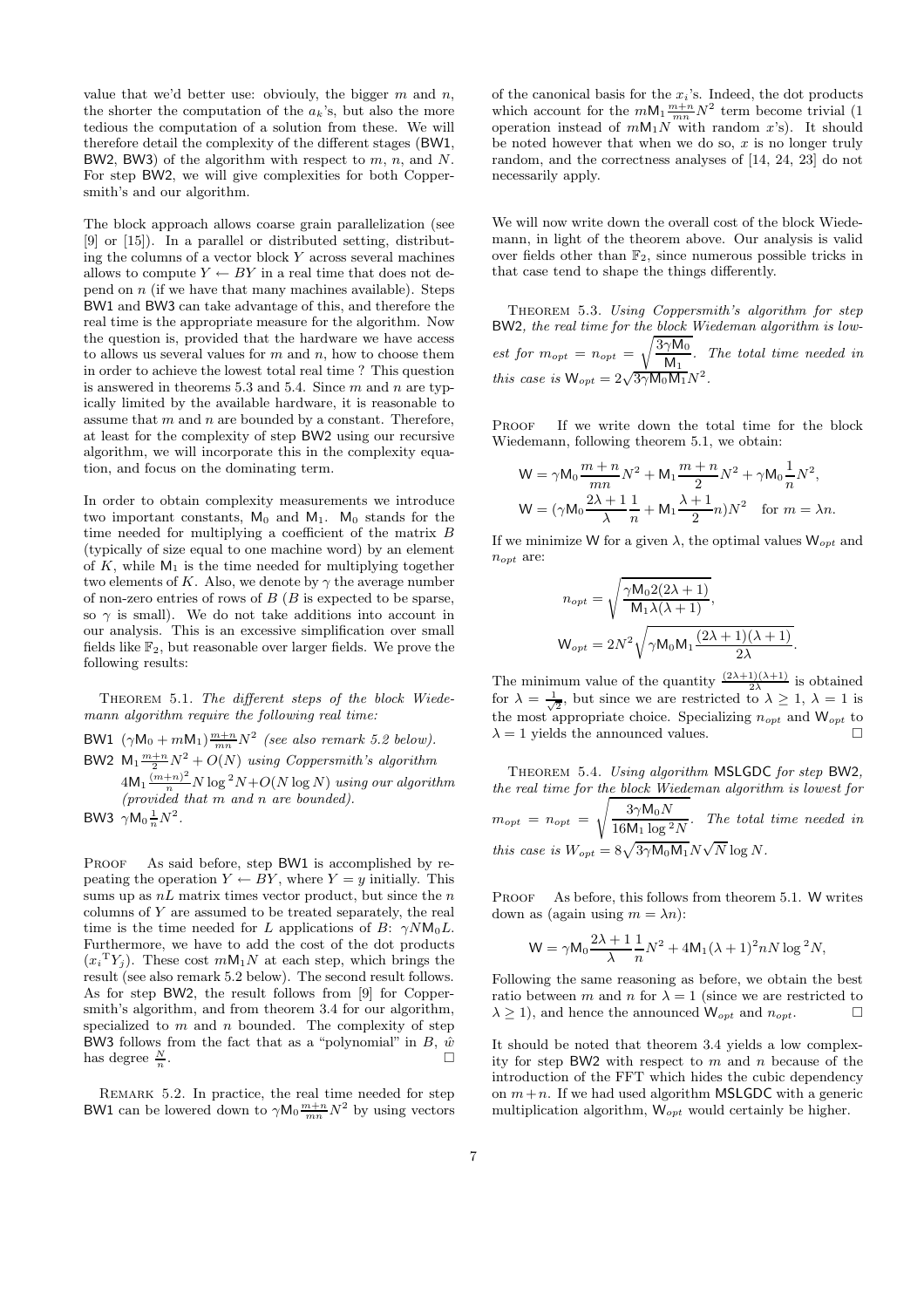The optimal value  $n_{opt}$  is not necessarily acceptable, because we are limited by the available hardware. We will see in the following section that for realistic examples,  $n_{opt}$  is still reasonable.

# **6. IMPLEMENTATION CONCERNS 6.1 Interest of the block version**

The consequences of our analysis depend on the base field. We excluded  $\mathbb{F}_2$  from our scope because in that case, precise time estimates are extremely variable depending on the implementation (for example, additions can no longer be neglected versus multiplications, as we do here). The best choice for  $m$  and  $n$  is almost certainly the wordsize  $w$  of the machine (in fact, we can regard this as having  $M_0$  and  $M_1$ divided by  $w$ : as many as  $w$  multiplications in  $K$  can be done at a time). It is pretty hard to tell without actually trying on real experiments whether it is worthwhile to set  $m$  and  $n$  to something else (an integer multiple of  $w$  for instance). Since our code is focused on large fields, we did no such experiments.

Over large fields, like in the linear algebra problems encoutered in the course of discrete logarithm problems [19], the problem is quite different. First,  $M_1$  is now typically much bigger than  $M_0$ : indeed, the coefficients of the input matrix are usually kept bounded to a size of one machine word (see below), so when a generic element of  $K$  has size about ten words,  $M_0$  is a dozen machine cycles, whereas  $M_1$  can reach several hundreds machine cycles. Therefore, the second part of the algorithm could end up dominating the overall cost. If we include these considerations in the computation of the optimal value  $n_{opt}$  for the parameters  $m$  and  $n$ , we see that if one uses Coppersmith's version of step BW2,  $n_{opt}$  is very small (sometimes hardly above 1). In other words, there is not much interest in using the block version of the Wiedemann algorithm. On the other hand, our algorithm MSLGDC yields a bigger optimal value. Since we must ensure that the cubic term in  $(m + n)$  stays small, numerical values are hard to provide, and depend on a thorough implementation. As a rough estimate, we consider that today's biggest linear systems over large fields can take advantage of the method. For example, for a matrix of size  $250,000 \times 250,000$  defined over a field of size 1000 bits with an average of 20 non-zero entries per row, the optimal value for  $n_{opt}$  with algorithm MSLGDC is 5, whereas we obtain 1 for the quadratic counterpart. The overall speedup obtained is between 3 and 4, but not counting the cubic complexity in  $m+n$ . It is not likely that more "reasonable" systems can benefit of this method for now.

### **6.2 Influences on input filtering**

Perhaps more important, our computations have a very interesting consequence on the input given to the block Wiedemann algorithm, when it comes out of a structured gaussian program [20], or more generally any filtering stage like in [5]. Such algorithms aim at reducing the matrix size with minimal fill-in — we want the matrix to remain sparse as far as this is possible. Their output is then given to an algorithm like Wiedemann's, or alternatively a block version. Depending on the context, reduction rates going from one third to one tenth are achieved. When the base field is not simply  $\mathbb{F}_2$ , the matrices given on input to the filtering program have small coefficients. Therefore, coefficients of the

matrix are stored in a single machine word and not allowed to go beyond this in order to reduce the memory storage. In the course of this filtering, one usually arranges for stopping it as soon as the estimated subsequent cost (of the Wiedemann algorithm for instance) starts to rise up again, after having been diminished. See [25] for an example of such an estimation. The estimated cost is generally something like  $\gamma N^2$ . As the filtering proceeds,  $\gamma$  grows while N gets smaller.

Our point here is that when using the block version with optimal parameters  $m$  and  $n$ , we can focus on the quantity  $\sqrt{\gamma}N^2$  instead. This means that we are able to continue the gaussian elimination a bit further. If we plan to use our subquadratic alternative, the relevant figure is  $N\sqrt{\gamma N} \log N$ , but this is only valid as long as  $m$  and  $n$  remain small. Experiments with matrices coming from discrete logarithm problems showed that the filtering can actually be brought substantially further.

#### **6.3 Memory requirements**

We hardly addressed the memory concerns for the block Wiedemann algorithm. However, these are really important because the memory storage needed for the matrix B is usually huge. For this very reason, parallelization or distribution is hampered by the relative scarcity of computing resources available that can handle such a big object: if we plan to distribute step BW1 among several machines, these have to work on a local copy of the matrix  $B$ . This is why having  $n_{opt}$  reasonable was crucial. As a side note, we would like to stress the fact step BW2 does not need the matrix  $B$ , so the increased memory requirements of algorithm MSLGDC compared to Coppersmith's algorithm are not very important.

An important point in the ability explained in the previous subsection to carry out the filtering or structured gaussian elimination further than what we used to is that this helps in reducing the storage needed for B: the memory requirements for step BW1 are driven by two quantities:  $\gamma N$  for the matrix size, and  $N$  for the size of all the linear storage data and such. Continuing the filtering further than before makes these quantities lower, and therefore the algorithm could become more usable if its memory requirements are reduced.

### **7. CONCLUSION**

We believe that our study of the block Wiedemann algorithm helps greatly in making it more practical over large fields, and also gives some insights on its characteristics in terms of running time and such. In certain settings, we can expect the block Wiedemann algorithm to become very efficient and competitive, but still at sizes that may seem huge for now. Although our original interest was dealing with matrices coming from discrete log problems, this approach could help to advocate for the use of the block Wiedemann algorithm in other contexts where a (very) large sparse linear system over a large finite field shows up.

I would like to thank François Morain who helped me in preparing this paper. I am also grateful to Gilles Villard and the anonymous referees for their valuable questions and comments.